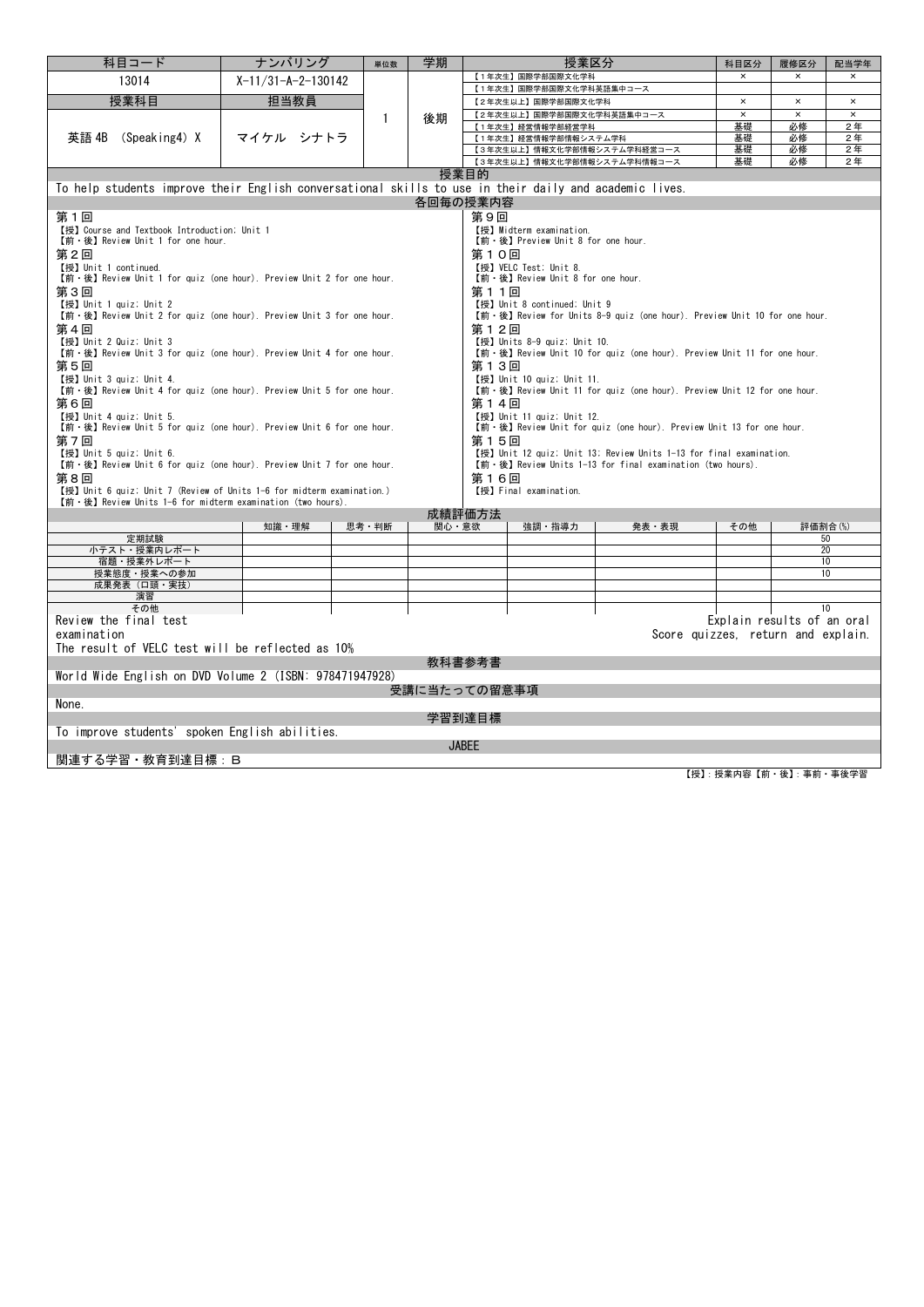| 科目コード                                                                                                                                                                   | ナンバリング               | 単位数          | 学期                                                               | 授業区分                                                                                                  |       | 科目区分     | 履修区分                    | 配当学年     |  |  |  |
|-------------------------------------------------------------------------------------------------------------------------------------------------------------------------|----------------------|--------------|------------------------------------------------------------------|-------------------------------------------------------------------------------------------------------|-------|----------|-------------------------|----------|--|--|--|
| 13014                                                                                                                                                                   | $X-11/31-A-2-130142$ |              |                                                                  | 【1年次生】国際学部国際文化学科                                                                                      |       | $\times$ | $\times$                | $\times$ |  |  |  |
| 授業科目                                                                                                                                                                    | 担当教員                 |              |                                                                  | 【1年次生】国際学部国際文化学科英語集中コース                                                                               |       | $\times$ | $\times$                | $\times$ |  |  |  |
|                                                                                                                                                                         |                      |              |                                                                  | 【2年次生以上】国際学部国際文化学科<br>【2年次生以上】国際学部国際文化学科英語集中コース<br>$\pmb{\times}$<br>$\pmb{\times}$<br>$\pmb{\times}$ |       |          |                         |          |  |  |  |
|                                                                                                                                                                         |                      | $\mathbf{1}$ | 後期                                                               | 【1年次生】経営情報学部経営学科                                                                                      |       | 基礎       | 必修                      | 2年       |  |  |  |
| 英語 4B<br>(Speaking4) Y                                                                                                                                                  | グレッグ ハセガワ            |              |                                                                  | 【1年次生】経営情報学部情報システム学科                                                                                  |       | 基礎       | 必修                      | 2年       |  |  |  |
|                                                                                                                                                                         |                      |              |                                                                  | 【3年次生以上】情報文化学部情報システム学科経営コース                                                                           |       | 基礎<br>基礎 | 必修<br>必修                | 2年<br>2年 |  |  |  |
|                                                                                                                                                                         |                      |              |                                                                  | 【3年次生以上】情報文化学部情報システム学科情報コース<br>授業目的                                                                   |       |          |                         |          |  |  |  |
| This is a low-intermediate level English speaking class. Students will learn vocabulary, grammar, and phraseology for common encounters.                                |                      |              |                                                                  |                                                                                                       |       |          |                         |          |  |  |  |
| Every class, students will apply the lesson in speaking practice. The primary objective will be to improve English ability necessary                                    |                      |              |                                                                  |                                                                                                       |       |          |                         |          |  |  |  |
| for the communication in international society.                                                                                                                         |                      |              |                                                                  |                                                                                                       |       |          |                         |          |  |  |  |
| この授業は、初中級の会話クラスです。語彙、文法、会話の表現パターンを学習します。各授業で、全員が話す練習を行います。主な授業目的は、                                                                                                      |                      |              |                                                                  |                                                                                                       |       |          |                         |          |  |  |  |
| 国際社会でのコミュニケーションに必要な英語能力を高めることです。                                                                                                                                        |                      |              |                                                                  |                                                                                                       |       |          |                         |          |  |  |  |
| 各回毎の授業内容                                                                                                                                                                |                      |              |                                                                  |                                                                                                       |       |          |                         |          |  |  |  |
| 第1回<br>第9回                                                                                                                                                              |                      |              |                                                                  |                                                                                                       |       |          |                         |          |  |  |  |
| 【授】Orientation + Unit 9                                                                                                                                                 |                      |              |                                                                  | 【授】 Unit 13 +Unit 14                                                                                  |       |          |                         |          |  |  |  |
| 【前·後】Please study ahead for 30 minutes and copy all difficult vocabulary. 予習 30<br>分                                                                                    |                      |              |                                                                  | 【前·後】Please study ahead for 30 minutes and copy all difficult vocabulary. 予習 30<br>分                  |       |          |                         |          |  |  |  |
| 第2回                                                                                                                                                                     |                      |              |                                                                  | 第10回                                                                                                  |       |          |                         |          |  |  |  |
| 【授】Unit 9 + Unit 10<br>【授】VELC                                                                                                                                          |                      |              |                                                                  |                                                                                                       |       |          |                         |          |  |  |  |
| 【前·後】 Please study ahead for 30 minutes and copy all difficult vocabulary. 予習 30<br>【前·後】Please study ahead for 30 minutes and copy all difficult vocabulary. 予習 30     |                      |              |                                                                  |                                                                                                       |       |          |                         |          |  |  |  |
| 分<br>分                                                                                                                                                                  |                      |              |                                                                  |                                                                                                       |       |          |                         |          |  |  |  |
| 第3回<br>【授】Unit 10                                                                                                                                                       |                      |              |                                                                  | 第11回                                                                                                  |       |          |                         |          |  |  |  |
| 【前·後】Please study ahead for 30 minutes and copy all difficult vocabulary. 予習 30<br>【前·後】Please study ahead for 30 minutes and copy all difficult vocabulary. 予習 30<br>分 |                      |              |                                                                  |                                                                                                       |       |          |                         |          |  |  |  |
| 分                                                                                                                                                                       |                      |              |                                                                  |                                                                                                       |       |          |                         |          |  |  |  |
| 第4回<br>第12回                                                                                                                                                             |                      |              |                                                                  |                                                                                                       |       |          |                         |          |  |  |  |
| 【授】Unit 11                                                                                                                                                              |                      |              | 【授】Unit 15<br>【前·後】Please study for Short Test for 1 hour. 復習1時間 |                                                                                                       |       |          |                         |          |  |  |  |
| 【前·後】Please study ahead for 30 minutes and copy all difficult vocabulary. 予習 30<br>分                                                                                    |                      |              |                                                                  |                                                                                                       |       |          |                         |          |  |  |  |
| 第5回                                                                                                                                                                     |                      |              |                                                                  | 第13回                                                                                                  |       |          |                         |          |  |  |  |
| 【授】Unit 11 + Unit 12                                                                                                                                                    |                      |              |                                                                  | 【授】Unit 15 + Short Test 2                                                                             |       |          |                         |          |  |  |  |
| 【前·後】 Please study for Short Test for 1 hour. 復習1時間                                                                                                                     |                      |              |                                                                  | 【前·後】 Please study ahead for 30 minutes and copy all difficult vocabulary. 予習 30                      |       |          |                         |          |  |  |  |
|                                                                                                                                                                         |                      |              |                                                                  | 分                                                                                                     |       |          |                         |          |  |  |  |
| 第6回<br>【授】 Unit 12 + Short Test 1                                                                                                                                       |                      |              |                                                                  | 第14回<br>【授】Unit 16                                                                                    |       |          |                         |          |  |  |  |
| 【前·後】Please study ahead for 30 minutes and copy all difficult vocabulary. 予習 30                                                                                         |                      |              |                                                                  | 【前·後】Please study ahead for 30 minutes and copy all difficult vocabulary. 予習 30                       |       |          |                         |          |  |  |  |
| 分                                                                                                                                                                       |                      |              |                                                                  | 分                                                                                                     |       |          |                         |          |  |  |  |
| 第7回                                                                                                                                                                     |                      |              |                                                                  | 第15回                                                                                                  |       |          |                         |          |  |  |  |
| 【授】Unit 13 + Exam Review<br>【前·後】Please review all material for mid-term exam for 2 hours. 復習2時間                                                                        |                      |              |                                                                  | 【授】Unit 16 + Final Exam Review<br>【前·後】Please review all material for final exam for 2 hours. 復習2時間   |       |          |                         |          |  |  |  |
| 第8回                                                                                                                                                                     |                      |              |                                                                  | 第16回                                                                                                  |       |          |                         |          |  |  |  |
| 【授】Mid-Term Exam 中間試験                                                                                                                                                   |                      |              |                                                                  | 【授】Final Exam 期末試験                                                                                    |       |          |                         |          |  |  |  |
| 【前·後】Please study ahead for 30 minutes and copy all difficult vocabulary. 予習 30                                                                                         |                      |              |                                                                  | 【前·後】 Thank you for your hard work.                                                                   |       |          |                         |          |  |  |  |
| 分                                                                                                                                                                       |                      |              |                                                                  | 成績評価方法                                                                                                |       |          |                         |          |  |  |  |
|                                                                                                                                                                         | 知識・理解                | 思考·判断        | 関心・意欲                                                            | 強調・指導力                                                                                                | 発表・表現 | その他      | 評価割合(%)                 |          |  |  |  |
| 定期試験                                                                                                                                                                    |                      |              |                                                                  |                                                                                                       |       |          | 40                      |          |  |  |  |
| 小テスト・授業内レポート<br>宿題・授業外レポート                                                                                                                                              |                      |              |                                                                  |                                                                                                       |       |          | 20<br>20                |          |  |  |  |
| 授業態度・授業への参加                                                                                                                                                             |                      |              |                                                                  |                                                                                                       |       |          | 10                      |          |  |  |  |
| 成果発表 (口頭·実技)                                                                                                                                                            |                      |              |                                                                  |                                                                                                       |       |          |                         |          |  |  |  |
| 演習                                                                                                                                                                      |                      |              |                                                                  |                                                                                                       |       |          |                         |          |  |  |  |
| その他                                                                                                                                                                     |                      |              |                                                                  |                                                                                                       |       |          | 10                      |          |  |  |  |
| Correct written answers for short tests and exams will be explained in the class following each. Also, examples of acceptable oral responses                            |                      |              |                                                                  |                                                                                                       |       |          |                         |          |  |  |  |
| will be given.<br>授業内の小テストや定期試験の講評はテストの翌授業にて行います。その際、模範解答も説明されます。"                                                                                                      |                      |              |                                                                  |                                                                                                       |       |          | The result of VELC test |          |  |  |  |
|                                                                                                                                                                         |                      |              |                                                                  |                                                                                                       |       |          |                         |          |  |  |  |
| will be reflected as 10% of your evaluation.<br>教科書参考書                                                                                                                  |                      |              |                                                                  |                                                                                                       |       |          |                         |          |  |  |  |
| Jack C. Richards. Interchange (Fifth Edition )Level 1 with Workbook (Cambridge).                                                                                        |                      |              |                                                                  |                                                                                                       |       |          |                         |          |  |  |  |
|                                                                                                                                                                         |                      |              |                                                                  | 受講に当たっての留意事項                                                                                          |       |          |                         |          |  |  |  |
| All students must actively participate in class. No student may speak while the teaching or while another student is presenting to the                                  |                      |              |                                                                  |                                                                                                       |       |          |                         |          |  |  |  |
| class. Any student having 5 absences will fail the class.                                                                                                               |                      |              |                                                                  |                                                                                                       |       |          |                         |          |  |  |  |
| 授業に積極的に参加することが強く望まれます。授業中の私語は厳禁です。欠席が5回以上の生徒は試験資格を失うので注意してください。                                                                                                         |                      |              |                                                                  |                                                                                                       |       |          |                         |          |  |  |  |
|                                                                                                                                                                         |                      |              |                                                                  | 学習到達目標                                                                                                |       |          |                         |          |  |  |  |
| Students will be able to conduct common, intermediate level conversation in English with appropriate vocabulary and grammar.                                            |                      |              |                                                                  |                                                                                                       |       |          |                         |          |  |  |  |
| 適切な語彙と文法を用いて、中級レベルの会話をすることができるようになります。                                                                                                                                  |                      |              |                                                                  |                                                                                                       |       |          |                         |          |  |  |  |
|                                                                                                                                                                         |                      |              |                                                                  | <b>JABEE</b>                                                                                          |       |          |                         |          |  |  |  |
| 関連する学習・教育到達目標:B                                                                                                                                                         |                      |              |                                                                  |                                                                                                       |       |          |                         |          |  |  |  |

【授】:授業内容【前・後】:事前・事後学習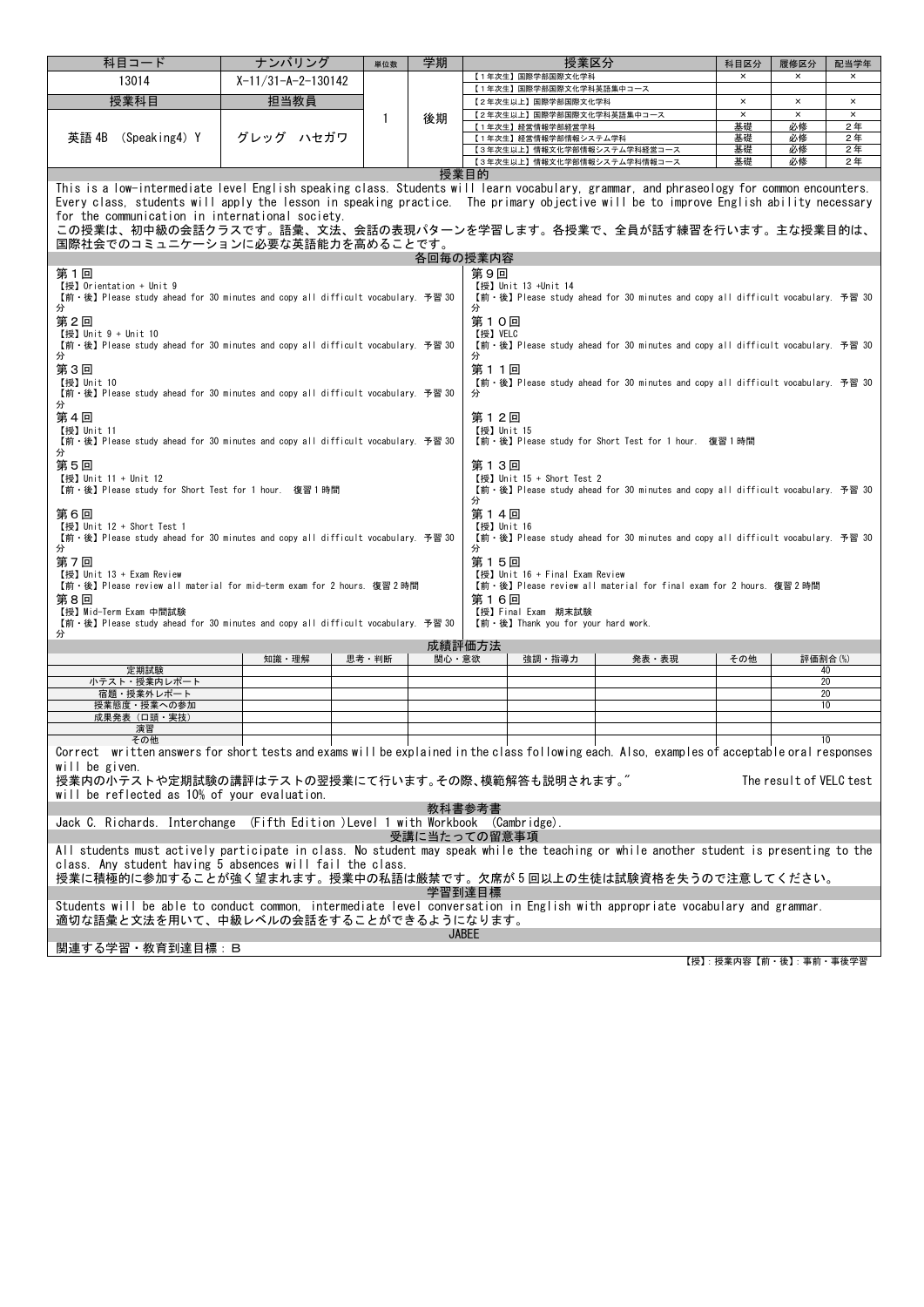| 科目コード                                                                                                                                                                                                               | ナンバリング                                                                                                                                 | 単位数          | 学期    |                                               | 授業区分                  |                                                                                       | 科目区分                       | 履修区分                       | 配当学年                 |  |  |  |  |  |
|---------------------------------------------------------------------------------------------------------------------------------------------------------------------------------------------------------------------|----------------------------------------------------------------------------------------------------------------------------------------|--------------|-------|-----------------------------------------------|-----------------------|---------------------------------------------------------------------------------------|----------------------------|----------------------------|----------------------|--|--|--|--|--|
| 13014                                                                                                                                                                                                               | $X-11/31-A-2-130142$                                                                                                                   |              |       | 【1年次生】国際学部国際文化学科                              |                       |                                                                                       | ×                          | ×                          |                      |  |  |  |  |  |
|                                                                                                                                                                                                                     |                                                                                                                                        |              |       | 【1年次生】国際学部国際文化学科英語集中コース                       |                       |                                                                                       |                            |                            |                      |  |  |  |  |  |
| 授業科目                                                                                                                                                                                                                | 担当教員                                                                                                                                   |              |       | 【2年次生以上】国際学部国際文化学科                            |                       |                                                                                       | $\times$<br>$\pmb{\times}$ | $\times$<br>$\pmb{\times}$ | $\times$<br>$\times$ |  |  |  |  |  |
|                                                                                                                                                                                                                     |                                                                                                                                        | $\mathbf{1}$ | 後期    | 【2年次生以上】国際学部国際文化学科英語集中コース<br>【1年次生】経営情報学部経営学科 |                       |                                                                                       | 基礎                         | 必修                         | 2年                   |  |  |  |  |  |
| 英語 4B<br>(Speaking4) Z1                                                                                                                                                                                             | ステファン<br>ドゥルカ                                                                                                                          |              |       | 【1年次生】経営情報学部情報システム学科                          |                       |                                                                                       | 基礎                         | 必修                         | 2年                   |  |  |  |  |  |
|                                                                                                                                                                                                                     |                                                                                                                                        |              |       |                                               |                       | 【3年次生以上】情報文化学部情報システム学科経営コース<br>基礎<br>必修<br>【3年次生以上】情報文化学部情報システム学科情報コース                |                            |                            |                      |  |  |  |  |  |
|                                                                                                                                                                                                                     |                                                                                                                                        |              |       |                                               |                       |                                                                                       | 基礎                         | 必修                         | 2年                   |  |  |  |  |  |
|                                                                                                                                                                                                                     |                                                                                                                                        |              |       | 授業目的                                          |                       |                                                                                       |                            |                            |                      |  |  |  |  |  |
|                                                                                                                                                                                                                     | The purpose of the course is to provide students with the opportunity to practice listening, speaking, reading, and writing English on |              |       |                                               |                       |                                                                                       |                            |                            |                      |  |  |  |  |  |
|                                                                                                                                                                                                                     | topics relevent to everyday English communication with emphasis on building their confidence in using English.<br>各回毎の授業内容             |              |       |                                               |                       |                                                                                       |                            |                            |                      |  |  |  |  |  |
|                                                                                                                                                                                                                     |                                                                                                                                        |              |       |                                               |                       |                                                                                       |                            |                            |                      |  |  |  |  |  |
| 第1回<br>【授】Orientaion                                                                                                                                                                                                |                                                                                                                                        |              |       | 第9回                                           |                       |                                                                                       |                            |                            |                      |  |  |  |  |  |
| 【授】Unit 13: May I take your order?<br>【前·後】 Make sure to review all material for at least 1 hour before class and check the<br>【前·後】Make sure to review all material for at least 1 hour before class and check the |                                                                                                                                        |              |       |                                               |                       |                                                                                       |                            |                            |                      |  |  |  |  |  |
| vocabulary.<br>vocabulary.                                                                                                                                                                                          |                                                                                                                                        |              |       |                                               |                       |                                                                                       |                            |                            |                      |  |  |  |  |  |
| 第2回<br>第10回                                                                                                                                                                                                         |                                                                                                                                        |              |       |                                               |                       |                                                                                       |                            |                            |                      |  |  |  |  |  |
| 【授】VELC Test<br>【授】Unit 9: What does she look like?<br>【前·後】 Make sure to review all material for at least 1 hour before class and check the                                                                        |                                                                                                                                        |              |       |                                               |                       |                                                                                       |                            |                            |                      |  |  |  |  |  |
| 【前·後】 Make sure to review all material for at least 1 hour before class and check the<br>vocabulary.<br>vocabulary.                                                                                                 |                                                                                                                                        |              |       |                                               |                       |                                                                                       |                            |                            |                      |  |  |  |  |  |
| 第3回<br>第11回                                                                                                                                                                                                         |                                                                                                                                        |              |       |                                               |                       |                                                                                       |                            |                            |                      |  |  |  |  |  |
| 【授】 Unit 10: Have you ever ridden a camel?<br>【授】 Unit 14: The biggest and the best!                                                                                                                                |                                                                                                                                        |              |       |                                               |                       |                                                                                       |                            |                            |                      |  |  |  |  |  |
| 【前·後】 Make sure to review all material for at least 1 hour before class and check the<br>【前·後】 Make sure to review all material for at least 1 hour before class and check the                                      |                                                                                                                                        |              |       |                                               |                       |                                                                                       |                            |                            |                      |  |  |  |  |  |
| vocabulary.                                                                                                                                                                                                         |                                                                                                                                        |              |       | vocabulary.                                   |                       |                                                                                       |                            |                            |                      |  |  |  |  |  |
| 第4回<br>第12回<br>【授】Review of Units 13 & 14                                                                                                                                                                           |                                                                                                                                        |              |       |                                               |                       |                                                                                       |                            |                            |                      |  |  |  |  |  |
| 【授】Review of Units 9 & 10<br>【前·後】 Make sure to review all material for at least 1 hour before class and check the                                                                                                  |                                                                                                                                        |              |       |                                               |                       | 【前·後】 Make sure to review all material for at least 1 hour before class and check the |                            |                            |                      |  |  |  |  |  |
| vocabulary.                                                                                                                                                                                                         |                                                                                                                                        |              |       | vocabulary.                                   |                       |                                                                                       |                            |                            |                      |  |  |  |  |  |
| 第5回<br>第13回                                                                                                                                                                                                         |                                                                                                                                        |              |       |                                               |                       |                                                                                       |                            |                            |                      |  |  |  |  |  |
| 【授】 Unit 11: It's a very exciting place!                                                                                                                                                                            |                                                                                                                                        |              |       |                                               |                       | 【授】 Unit 15: I'm going to a soccer match                                              |                            |                            |                      |  |  |  |  |  |
| 【前·後】 Make sure to review all material for at least 1 hour before class and check the<br>vocabulary.                                                                                                                |                                                                                                                                        |              |       | vocabulary.                                   |                       | 【前·後】 Make sure to review all material for at least 1 hour before class and check the |                            |                            |                      |  |  |  |  |  |
| 第6回                                                                                                                                                                                                                 |                                                                                                                                        |              |       | 第14回                                          |                       |                                                                                       |                            |                            |                      |  |  |  |  |  |
| 【授】Unit 12: It really works!                                                                                                                                                                                        |                                                                                                                                        |              |       |                                               |                       | 【授】 Telephone English and Taking Messages                                             |                            |                            |                      |  |  |  |  |  |
| 【前·後】 Make sure to review all material for at least 1 hour before class and check the                                                                                                                               |                                                                                                                                        |              |       |                                               |                       | 【前·後】 Make sure to review all material for at least 1 hour before class and check the |                            |                            |                      |  |  |  |  |  |
| vocabulary.                                                                                                                                                                                                         |                                                                                                                                        |              |       | vocabulary.                                   |                       |                                                                                       |                            |                            |                      |  |  |  |  |  |
| 第7回<br>【授】Review of Units 11 & 12                                                                                                                                                                                   |                                                                                                                                        |              |       | 第15回<br>【授】Review of Units 15 & 16            |                       |                                                                                       |                            |                            |                      |  |  |  |  |  |
| 【前·後】 Please review for the interview examination                                                                                                                                                                   |                                                                                                                                        |              |       |                                               |                       | 【前·後】 Please review for the interview examination                                     |                            |                            |                      |  |  |  |  |  |
| 第8回                                                                                                                                                                                                                 |                                                                                                                                        |              |       | 第16回                                          |                       |                                                                                       |                            |                            |                      |  |  |  |  |  |
| 【授】Mid-term Examination                                                                                                                                                                                             |                                                                                                                                        |              |       | 【授】 Final Examination                         |                       |                                                                                       |                            |                            |                      |  |  |  |  |  |
| 【前·後】 Make sure to review all material for at least 1 hour before class and check the                                                                                                                               |                                                                                                                                        |              |       | 【前·後】Thank you                                |                       |                                                                                       |                            |                            |                      |  |  |  |  |  |
| vocabulary.                                                                                                                                                                                                         |                                                                                                                                        |              |       | 成績評価方法                                        |                       |                                                                                       |                            |                            |                      |  |  |  |  |  |
|                                                                                                                                                                                                                     | 知識・理解                                                                                                                                  | 思考・判断        | 関心・意欲 |                                               | 強調・指導力                | 発表・表現                                                                                 | その他                        | 評価割合(%)                    |                      |  |  |  |  |  |
| 定期試験                                                                                                                                                                                                                | 50                                                                                                                                     |              |       |                                               |                       |                                                                                       |                            | 50                         |                      |  |  |  |  |  |
| 小テスト・授業内レポート<br>宿題・授業外レポート                                                                                                                                                                                          | 10                                                                                                                                     |              |       |                                               |                       |                                                                                       |                            | 10                         |                      |  |  |  |  |  |
| 授業態度・授業への参加                                                                                                                                                                                                         | 40                                                                                                                                     |              |       |                                               |                       |                                                                                       |                            | 40                         |                      |  |  |  |  |  |
| 成果発表(口頭・実技)                                                                                                                                                                                                         |                                                                                                                                        |              |       |                                               |                       |                                                                                       |                            |                            |                      |  |  |  |  |  |
| 演習                                                                                                                                                                                                                  |                                                                                                                                        |              |       |                                               |                       |                                                                                       |                            |                            |                      |  |  |  |  |  |
| その他<br>Attendance & Class Participation (40%), Mid-term (25%), Final Examination (25%) Result of VELC test (10%)                                                                                                    |                                                                                                                                        |              |       |                                               |                       |                                                                                       |                            |                            |                      |  |  |  |  |  |
| The teacher will go over test results with students after every examnation.                                                                                                                                         |                                                                                                                                        |              |       |                                               |                       |                                                                                       |                            |                            |                      |  |  |  |  |  |
|                                                                                                                                                                                                                     |                                                                                                                                        |              |       | 教科書参考書                                        |                       |                                                                                       |                            |                            |                      |  |  |  |  |  |
| Interchange 1, Student's Book FIFTH EDITION by Jack C. Richards, CAMBRIDGE UNIVERSITY PRESS, ISBN: 978-1-316-622476                                                                                                 |                                                                                                                                        |              |       |                                               |                       |                                                                                       |                            |                            |                      |  |  |  |  |  |
|                                                                                                                                                                                                                     |                                                                                                                                        |              |       | 受講に当たっての留意事項                                  |                       |                                                                                       |                            |                            |                      |  |  |  |  |  |
| All students are required to attend class regularly and participate in all classroom activities.                                                                                                                    |                                                                                                                                        |              |       |                                               |                       |                                                                                       |                            |                            |                      |  |  |  |  |  |
|                                                                                                                                                                                                                     |                                                                                                                                        |              |       | 学習到達目標                                        |                       |                                                                                       |                            |                            |                      |  |  |  |  |  |
| By the end of the course, students should be able to communicate in meaningful English coversation effectively, read, and comprehend                                                                                |                                                                                                                                        |              |       |                                               |                       |                                                                                       |                            |                            |                      |  |  |  |  |  |
| English texts related to the textbook.                                                                                                                                                                              |                                                                                                                                        |              |       |                                               |                       |                                                                                       |                            |                            |                      |  |  |  |  |  |
|                                                                                                                                                                                                                     |                                                                                                                                        |              |       | <b>JABEE</b>                                  |                       |                                                                                       |                            |                            |                      |  |  |  |  |  |
| 関連する学習・教育到達目標:B                                                                                                                                                                                                     |                                                                                                                                        |              |       |                                               |                       |                                                                                       |                            |                            |                      |  |  |  |  |  |
|                                                                                                                                                                                                                     |                                                                                                                                        |              |       |                                               | 【授】:授業内容【前・後】:事前・事後学習 |                                                                                       |                            |                            |                      |  |  |  |  |  |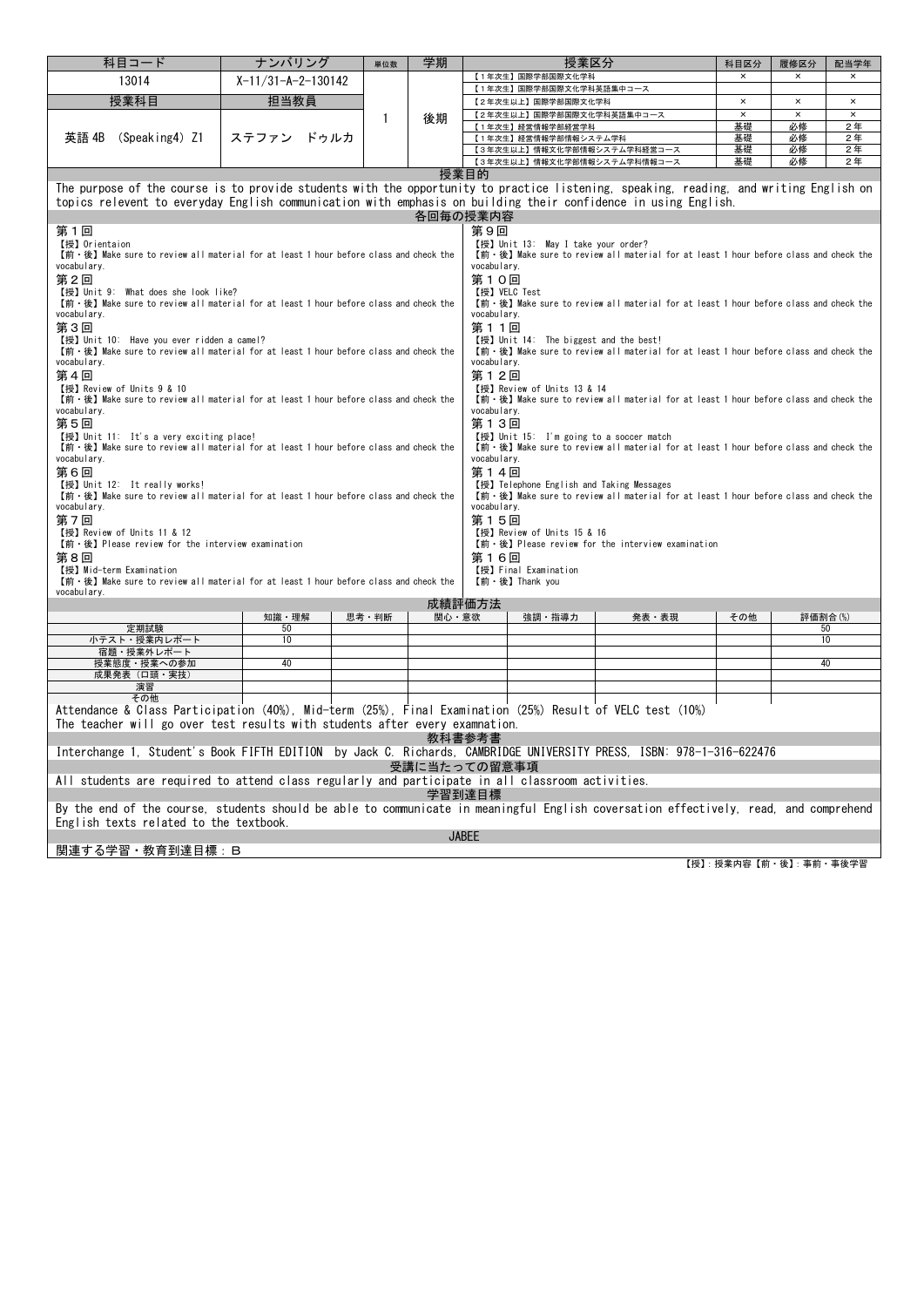| 科目コード                                                                                                                                | ナンバリング                                                                                                          | 単位数   | 学期           |              | 授業区分                                            |                                                   | 科目区分                 | 履修区分                 | 配当学年                       |
|--------------------------------------------------------------------------------------------------------------------------------------|-----------------------------------------------------------------------------------------------------------------|-------|--------------|--------------|-------------------------------------------------|---------------------------------------------------|----------------------|----------------------|----------------------------|
| 13014                                                                                                                                | $X-11/31-A-2-130142$                                                                                            |       |              |              | 【1年次生】国際学部国際文化学科                                |                                                   | $\times$             | ×                    | $\times$                   |
|                                                                                                                                      |                                                                                                                 |       |              |              | 【1年次生】国際学部国際文化学科英語集中コース                         |                                                   |                      |                      |                            |
| 授業科目                                                                                                                                 | 担当教員                                                                                                            |       |              |              | 【2年次生以上】国際学部国際文化学科<br>【2年次生以上】国際学部国際文化学科英語集中コース |                                                   | $\times$<br>$\times$ | $\times$<br>$\times$ | $\times$<br>$\pmb{\times}$ |
|                                                                                                                                      |                                                                                                                 | 1     | 後期           |              | 【1年次生】経営情報学部経営学科                                |                                                   | 基礎                   | 必修                   | 2年                         |
| 英語 4B<br>(Speaking4) Z2                                                                                                              | ピーター<br>フォックス                                                                                                   |       |              |              | 【1年次生】経営情報学部情報システム学科                            |                                                   | 基礎                   | 必修                   | 2年                         |
|                                                                                                                                      |                                                                                                                 |       |              |              | 【3年次生以上】情報文化学部情報システム学科経営コース                     |                                                   | 基礎                   | 必修                   | 2年                         |
|                                                                                                                                      |                                                                                                                 |       |              |              | 【3年次生以上】情報文化学部情報システム学科情報コース                     |                                                   | 基礎                   | 必修                   | 2年                         |
|                                                                                                                                      |                                                                                                                 |       |              | 授業目的         |                                                 |                                                   |                      |                      |                            |
| This course aims to improve the speaking and listening abilities for those students seeking to enter the Tecnology/IT professions.   |                                                                                                                 |       | 各回毎の授業内容     |              |                                                 |                                                   |                      |                      |                            |
| 第1回                                                                                                                                  |                                                                                                                 |       |              | 第9回          |                                                 |                                                   |                      |                      |                            |
| 【授】 Introduction                                                                                                                     |                                                                                                                 |       |              |              | 【授】continued                                    |                                                   |                      |                      |                            |
| 【前·後】 Textbook preview of following lesson 2 hours                                                                                   |                                                                                                                 |       |              |              |                                                 | 【前·後】Textbook preview of following lesson 2 hours |                      |                      |                            |
| 第2回                                                                                                                                  |                                                                                                                 |       |              | 第10回         |                                                 |                                                   |                      |                      |                            |
| 【授】 Introduction, personal information                                                                                               |                                                                                                                 |       |              |              | 【授】Comparatives                                 |                                                   |                      |                      |                            |
| 第3回                                                                                                                                  | 【前·後】 Textbook preview of following lesson 2 hours<br>【前·後】Textbook preview of following lesson 2 hours<br>第11回 |       |              |              |                                                 |                                                   |                      |                      |                            |
| 【授】Working, jobs, office relations                                                                                                   |                                                                                                                 |       |              |              | 【授】continued                                    |                                                   |                      |                      |                            |
| 【前·後】 Textbook preview of following lesson 2 hours                                                                                   |                                                                                                                 |       |              |              |                                                 | 【前·後】Textbook preview of following lesson 2 hours |                      |                      |                            |
| 第4回                                                                                                                                  |                                                                                                                 |       |              | 第12回         |                                                 |                                                   |                      |                      |                            |
| 【授】continued                                                                                                                         |                                                                                                                 |       |              |              | 【授】VELC Test                                    |                                                   |                      |                      |                            |
| 【前·後】 Textbook preview of following lesson 2 hours                                                                                   |                                                                                                                 |       |              |              |                                                 | 【前·後】Textbook preview of following lesson 2 hours |                      |                      |                            |
| 第5回<br>【授】Present Tense, Work Deadlines, New Technology                                                                              |                                                                                                                 |       |              | 第13回         | 【授】Superlatives                                 |                                                   |                      |                      |                            |
| 【前·後】 Textbook preview of following lesson 2 hours                                                                                   |                                                                                                                 |       |              |              |                                                 |                                                   |                      |                      |                            |
|                                                                                                                                      |                                                                                                                 |       |              |              |                                                 |                                                   |                      |                      |                            |
|                                                                                                                                      |                                                                                                                 |       |              |              |                                                 |                                                   |                      |                      |                            |
|                                                                                                                                      |                                                                                                                 |       |              |              |                                                 |                                                   |                      |                      |                            |
|                                                                                                                                      |                                                                                                                 |       |              |              |                                                 |                                                   |                      |                      |                            |
|                                                                                                                                      |                                                                                                                 |       |              |              |                                                 |                                                   |                      |                      |                            |
|                                                                                                                                      |                                                                                                                 |       |              |              |                                                 |                                                   |                      |                      |                            |
|                                                                                                                                      |                                                                                                                 |       |              |              |                                                 |                                                   |                      |                      |                            |
|                                                                                                                                      |                                                                                                                 |       |              |              |                                                 |                                                   |                      |                      |                            |
|                                                                                                                                      |                                                                                                                 |       |              |              |                                                 |                                                   |                      |                      |                            |
|                                                                                                                                      |                                                                                                                 |       |              |              |                                                 |                                                   |                      |                      |                            |
|                                                                                                                                      |                                                                                                                 |       |              |              | Numbers, Notations                              |                                                   |                      |                      |                            |
|                                                                                                                                      |                                                                                                                 |       |              |              |                                                 | 【前·後】Textbook preview of following lesson 2 hours |                      |                      |                            |
| 第6回                                                                                                                                  |                                                                                                                 |       |              | 第14回         |                                                 |                                                   |                      |                      |                            |
| 【授】 continued and preparation for first quiz<br>【前·後】 Textbook preview of following lesson 2 hours                                   |                                                                                                                 |       |              |              | 【授】Continued                                    | 【前·後】Textbook preview of following lesson 2 hours |                      |                      |                            |
| 第7回                                                                                                                                  |                                                                                                                 |       |              | 第15回         |                                                 |                                                   |                      |                      |                            |
| 【授】1st quiz                                                                                                                          |                                                                                                                 |       |              |              | 【授】Review of entire class                       |                                                   |                      |                      |                            |
| 【前·後】 Textbook preview of following lesson 2 hours                                                                                   |                                                                                                                 |       |              |              |                                                 | 【前·後】Textbook preview of following lesson 2 hours |                      |                      |                            |
| 第8回                                                                                                                                  |                                                                                                                 |       |              | 第16回         |                                                 |                                                   |                      |                      |                            |
| 【授】Future Tense<br>【前·後】 Textbook preview of following lesson 2 hours                                                                |                                                                                                                 |       |              |              | 【授】Final Quiz                                   |                                                   |                      |                      |                            |
|                                                                                                                                      |                                                                                                                 |       |              | 成績評価方法       |                                                 |                                                   |                      |                      |                            |
|                                                                                                                                      | 知識・理解                                                                                                           | 思考・判断 | 関心・意欲        |              | 強調・指導力                                          | 発表・表現                                             | その他                  | 評価割合(%)              |                            |
| 定期試験                                                                                                                                 |                                                                                                                 |       |              |              |                                                 |                                                   |                      | 50                   |                            |
| 小テスト・授業内レポート<br>宿題・授業外レポート                                                                                                           |                                                                                                                 |       |              |              |                                                 |                                                   |                      | 30                   |                            |
| 授業態度・授業への参加                                                                                                                          |                                                                                                                 |       |              |              |                                                 |                                                   |                      |                      |                            |
| 成果発表(口頭・実技)                                                                                                                          |                                                                                                                 |       |              |              |                                                 |                                                   |                      |                      | 10                         |
| 演習<br>その他                                                                                                                            |                                                                                                                 |       |              |              |                                                 |                                                   |                      |                      | 10                         |
| Three quizzes graded at 33.3 % each. Feedback in written form returned for first two quizzes.                                        |                                                                                                                 |       |              |              |                                                 |                                                   |                      |                      |                            |
| The result of VELC test will be reflected as 10% of your evaluation.                                                                 |                                                                                                                 |       |              |              |                                                 |                                                   |                      |                      |                            |
|                                                                                                                                      |                                                                                                                 |       |              | 教科書参考書       |                                                 |                                                   |                      |                      |                            |
| SIDE BY SIDE. Book 2 EXTRA. Steven J. Molinsky. Bill Blass. Pearson/Longman.                                                         |                                                                                                                 |       |              |              |                                                 |                                                   |                      |                      |                            |
|                                                                                                                                      |                                                                                                                 |       | 受講に当たっての留意事項 |              |                                                 |                                                   |                      |                      |                            |
| Students must attend classes, be attentive, prepare in advance and take part in all in-class activities and group work.              |                                                                                                                 |       |              |              |                                                 |                                                   |                      |                      |                            |
|                                                                                                                                      |                                                                                                                 |       |              | 学習到達目標       |                                                 |                                                   |                      |                      |                            |
| This course aims to improve the speaking and listening abilities for those students seeking to enter the Tecnology/IT professions by |                                                                                                                 |       |              |              |                                                 |                                                   |                      |                      |                            |
| using real-worl examples and introducing contemporary jargon and technical terms.                                                    |                                                                                                                 |       |              |              |                                                 |                                                   |                      |                      |                            |
|                                                                                                                                      |                                                                                                                 |       |              | <b>JABEE</b> |                                                 |                                                   |                      |                      |                            |
| 関連する学習·教育到達目標: B                                                                                                                     |                                                                                                                 |       |              |              |                                                 |                                                   |                      |                      |                            |

【授】:授業内容【前・後】:事前・事後学習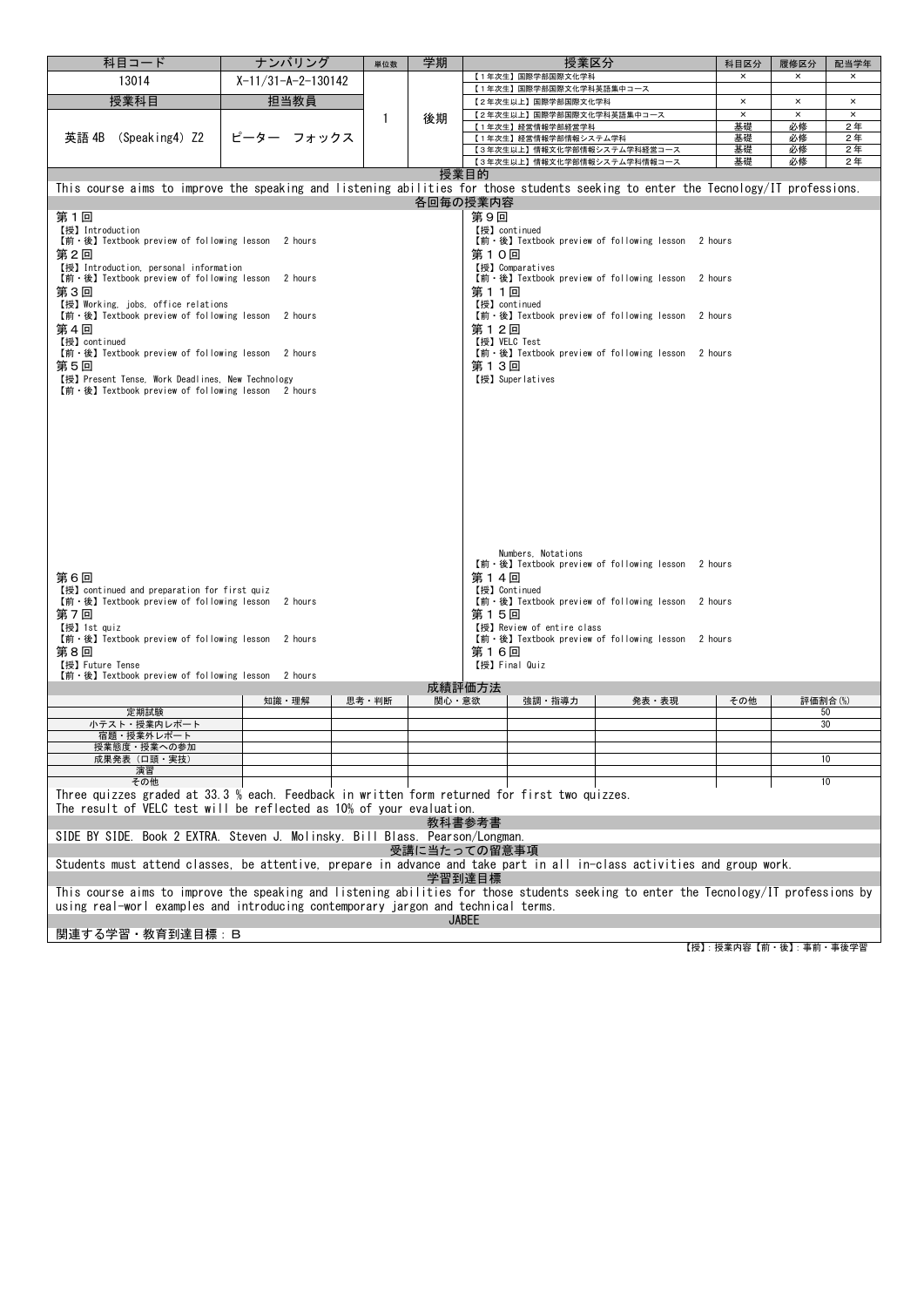| 科目コード                                                                                                                                                  | ナンバリング               | 単位数          | 学期     | 授業区分                                                                                                                                          | 科目区分                    | 履修区分           | 配当学年     |  |
|--------------------------------------------------------------------------------------------------------------------------------------------------------|----------------------|--------------|--------|-----------------------------------------------------------------------------------------------------------------------------------------------|-------------------------|----------------|----------|--|
| 13014                                                                                                                                                  | $X-11/31-A-2-130142$ |              |        | 【1年次生】国際学部国際文化学科                                                                                                                              | $\times$                | $\pmb{\times}$ | ×        |  |
| 授業科目                                                                                                                                                   | 担当教員                 |              |        | 【1年次生】国際学部国際文化学科英語集中コース<br>【2年次生以上】国際学部国際文化学科                                                                                                 | $\pmb{\times}$          | $\pmb{\times}$ | $\times$ |  |
|                                                                                                                                                        |                      |              |        | 【2年次生以上】国際学部国際文化学科英語集中コース                                                                                                                     | $\pmb{\times}$          | $\times$       | ×        |  |
|                                                                                                                                                        |                      | $\mathbf{1}$ | 後期     | 【1年次生】経営情報学部経営学科                                                                                                                              | 基礎                      | 必修             | 2年       |  |
| 英語 4B<br>(Speaking4) Z3                                                                                                                                | グレゴリー ディック           |              |        | 【1年次生】経営情報学部情報システム学科                                                                                                                          | 基礎                      | 必修             | 2年       |  |
|                                                                                                                                                        |                      |              |        | 【3年次生以上】情報文化学部情報システム学科経営コース<br>【3年次生以上】情報文化学部情報システム学科情報コース                                                                                    | 基礎<br>基礎                | 必修<br>必修       | 2年<br>2年 |  |
|                                                                                                                                                        |                      |              |        | 授業目的                                                                                                                                          |                         |                |          |  |
|                                                                                                                                                        |                      |              |        | This course is designed to give the students a firm grounding in the basic English conversation that they would use in everyday life          |                         |                |          |  |
|                                                                                                                                                        |                      |              |        | and travel. The students will learn the English that they would naturally use when communicating with their friends, peers, or acquaintances. |                         |                |          |  |
| The course will focus primarily on spoken English.                                                                                                     |                      |              |        |                                                                                                                                               |                         |                |          |  |
|                                                                                                                                                        |                      |              |        | 各回毎の授業内容                                                                                                                                      |                         |                |          |  |
| 第1回                                                                                                                                                    |                      |              |        | 第9回                                                                                                                                           |                         |                |          |  |
| 【授】Orientation                                                                                                                                         |                      |              |        | 【授】Unit 10: Cities. Part 1.                                                                                                                   |                         |                |          |  |
| 【前·後】 Please prepare for the next lesson. 1 hour.                                                                                                      |                      |              |        | 【前·後】 Please review the lesson and prepare for the next lesson. 1 hour.                                                                       |                         |                |          |  |
| 第2回<br>【授】Unit 7: People we admire. Part 1.                                                                                                            |                      |              |        | 第10回<br>【授】Unit 10: Cities. Part 2.                                                                                                           |                         |                |          |  |
| 【前 · 後】 Please review the lesson and prepare for the next lesson. 1 hour.<br>【前 · 後】 Please review the lesson and prepare for the next lesson. 1 hour. |                      |              |        |                                                                                                                                               |                         |                |          |  |
| 第3回                                                                                                                                                    | 第11回                 |              |        |                                                                                                                                               |                         |                |          |  |
| 【授】Unit 7: People we admire. Part 2.<br>【授】Unit 11: Music. Part 1.                                                                                     |                      |              |        |                                                                                                                                               |                         |                |          |  |
| 【前 · 後】 Please review the lesson and prepare for the next lesson. 1 hour.<br>【前 · 後】 Please review the lesson and prepare for the next lesson. 1 hour. |                      |              |        |                                                                                                                                               |                         |                |          |  |
| 第4回<br>第12回<br>【授】 Unit 8: At a supermarket.<br>【授】Unit 11: Music. Part 2.                                                                             |                      |              |        |                                                                                                                                               |                         |                |          |  |
| 【前 · 後】 Please review the lesson and prepare for the next lesson. 1 hour.<br>【前·後】 Please prepare for the next lesson. 1 hour.                         |                      |              |        |                                                                                                                                               |                         |                |          |  |
| 第5回                                                                                                                                                    |                      |              |        | 第13回                                                                                                                                          |                         |                |          |  |
| 【授】Unit 9: Health problems.<br>【授】Unit 12: Travel plans.                                                                                               |                      |              |        |                                                                                                                                               |                         |                |          |  |
| 【前·後】 Please review the lesson. 1 hour.<br>【前 · 後】 Please review the lesson and prepare for the next lesson. 1 hour.                                   |                      |              |        |                                                                                                                                               |                         |                |          |  |
| 第14回<br>第6回<br>【授】Self-Assessment: Review Units 7-9.<br>【授】Self Assessment: Review Units 10-12.                                                        |                      |              |        |                                                                                                                                               |                         |                |          |  |
|                                                                                                                                                        |                      |              |        |                                                                                                                                               |                         |                |          |  |
|                                                                                                                                                        |                      |              |        |                                                                                                                                               |                         |                |          |  |
|                                                                                                                                                        |                      |              |        |                                                                                                                                               |                         |                |          |  |
|                                                                                                                                                        |                      |              |        |                                                                                                                                               |                         |                |          |  |
|                                                                                                                                                        |                      |              |        |                                                                                                                                               |                         |                |          |  |
| Test practice.                                                                                                                                         |                      |              |        | Test Practice.                                                                                                                                |                         |                |          |  |
| 【前 · 後】 Please review the lesson and prepare for the mid-term tests. 1 hour.                                                                           |                      |              |        | 【前·後】 Please review the lesson and prepare for the final test. 1 hour.                                                                        |                         |                |          |  |
| 第7回                                                                                                                                                    |                      |              |        | 第15回                                                                                                                                          |                         |                |          |  |
| 【授】Mid-Term Test<br>【前 · 後】 Please prepare for the next lesson. 1 hour.                                                                                |                      |              |        | 【授】Final Test<br>【前·後】 Please review the course. 1 hour.                                                                                      |                         |                |          |  |
| 第8回                                                                                                                                                    |                      |              |        | 第16回                                                                                                                                          |                         |                |          |  |
| 【授】Mid-Term Test                                                                                                                                       |                      |              |        | 【授】Final Test                                                                                                                                 |                         |                |          |  |
| 【前·後】 Please prepare for the next lesson. 1 hour.                                                                                                      |                      |              |        | 【前·後】 Please review the course. 1 hour.                                                                                                       |                         |                |          |  |
|                                                                                                                                                        | 知識・理解                | 思考・判断        | 関心・意欲  | 成績評価方法<br>強調・指導力<br>発表・表現                                                                                                                     | その他                     | 評価割合(%)        |          |  |
| 定期試験                                                                                                                                                   |                      |              |        |                                                                                                                                               |                         |                |          |  |
| 小テスト・授業内レポート                                                                                                                                           |                      |              |        |                                                                                                                                               |                         |                |          |  |
| 宿題・授業外レポート                                                                                                                                             |                      |              |        |                                                                                                                                               |                         |                |          |  |
| 授業態度・授業への参加<br>成果発表 (口頭·実技)                                                                                                                            |                      |              |        |                                                                                                                                               |                         |                |          |  |
| 演習                                                                                                                                                     |                      |              |        |                                                                                                                                               |                         |                |          |  |
| その他                                                                                                                                                    |                      |              |        |                                                                                                                                               |                         |                |          |  |
|                                                                                                                                                        |                      |              |        | Class Participation = 40%: Students who actively participate in various exercises will receive a higher grade. Activities include             |                         |                |          |  |
|                                                                                                                                                        |                      |              |        | individual work, pair work, group work, quizzes, and textbook work. Students who fail to participate in such activities will be given         |                         |                |          |  |
| a lower grade.<br>VELC test = 10%: The result of VELC test will be reflected as 10% of your evaluation.                                                |                      |              |        |                                                                                                                                               |                         |                |          |  |
| Mid-Term Test = $25\%$ . Final Test = $25\%$ :                                                                                                         |                      |              |        |                                                                                                                                               |                         |                |          |  |
|                                                                                                                                                        |                      |              |        | Oral face to face interview tests. Students will be assessed on their ability to communicate in English related to the materials studied      |                         |                |          |  |
| in class.                                                                                                                                              |                      |              |        |                                                                                                                                               |                         |                |          |  |
|                                                                                                                                                        |                      |              |        | 教科書参考書                                                                                                                                        |                         |                |          |  |
| Stretch 1. Susan Stempleski. Oxford University Press. ISBN: 978-0-19-460312-6                                                                          |                      |              |        |                                                                                                                                               |                         |                |          |  |
|                                                                                                                                                        |                      |              |        | 受講に当たっての留意事項                                                                                                                                  |                         |                |          |  |
|                                                                                                                                                        |                      |              |        | All students must actively participate in class. Students are expected to participate in pair and group work in order to practice             |                         |                |          |  |
| communicating in English.                                                                                                                              |                      |              |        |                                                                                                                                               |                         |                |          |  |
|                                                                                                                                                        |                      |              | 学習到達目標 |                                                                                                                                               |                         |                |          |  |
|                                                                                                                                                        |                      |              |        | Students will be able to use the English they are exposed to in order to communicate more fluently in English in daily life.                  |                         |                |          |  |
|                                                                                                                                                        |                      |              |        | <b>JABEE</b>                                                                                                                                  |                         |                |          |  |
| 関連する学習・教育到達目標:B                                                                                                                                        |                      |              |        |                                                                                                                                               |                         |                |          |  |
|                                                                                                                                                        |                      |              |        |                                                                                                                                               | 【授】: 授業内容【前・後】: 事前・事後学習 |                |          |  |